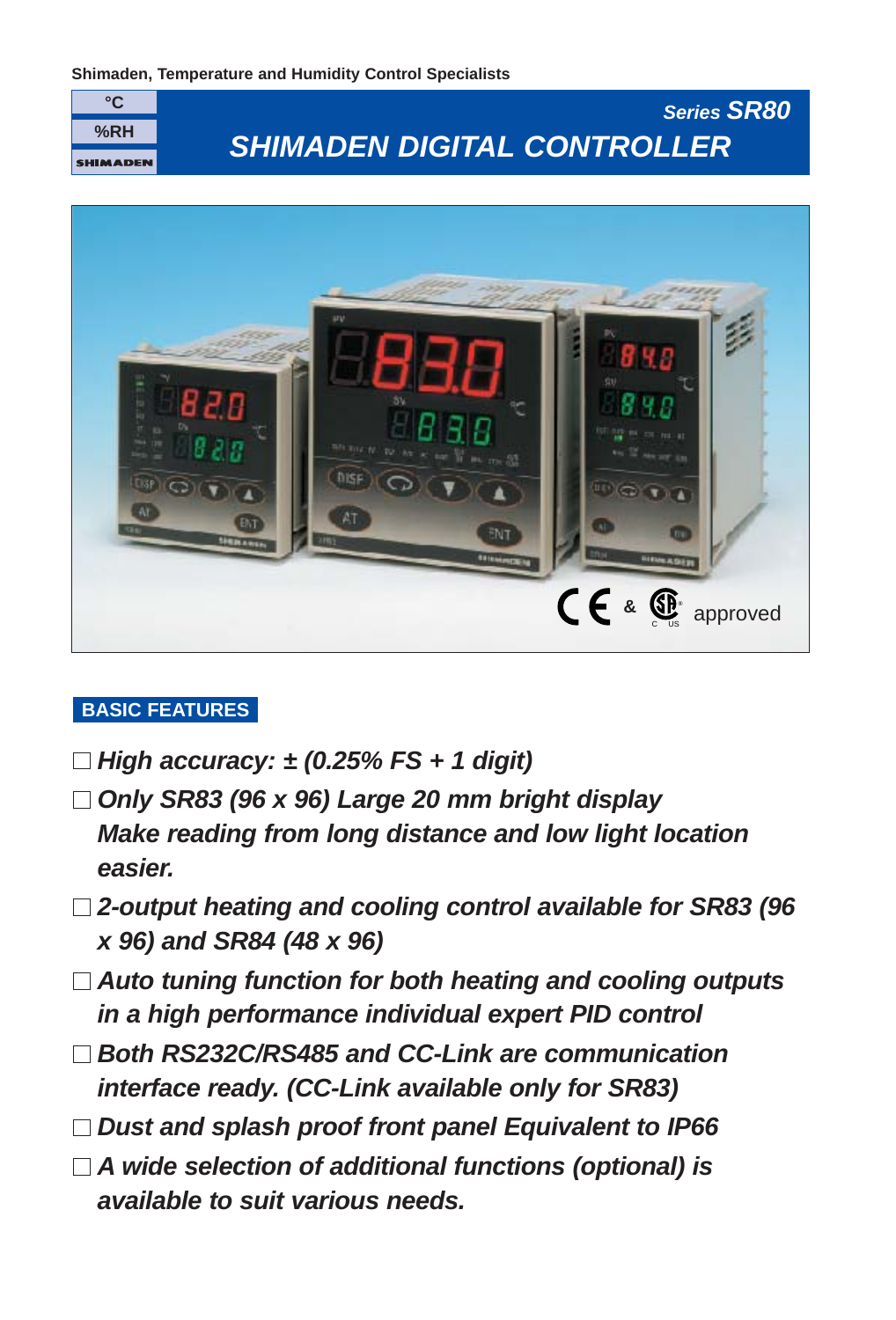### **SPECIFICATIONS Series SR80**



• Others

PV filter: OFF, 1~100 sec.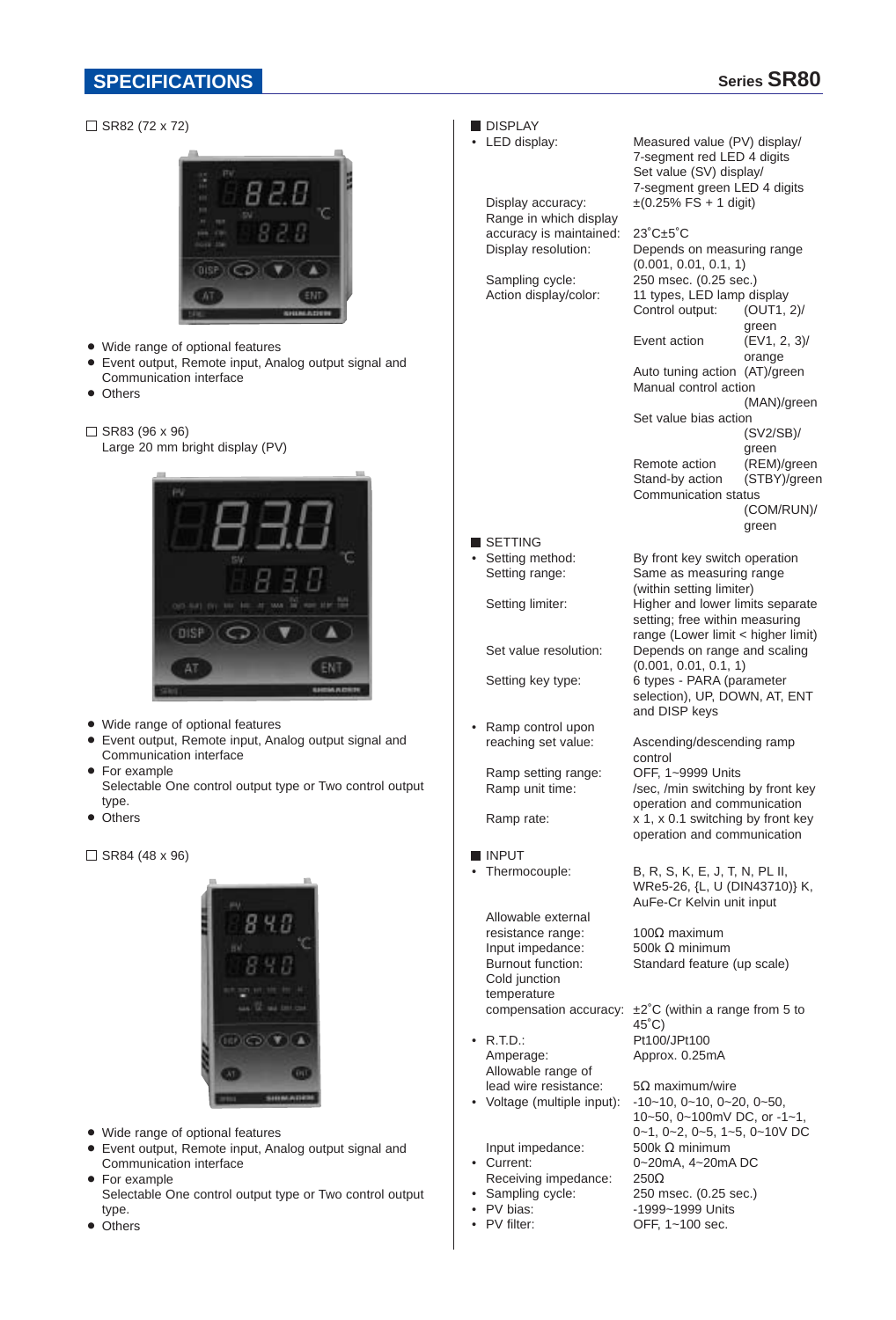# **SPECIFICATIONS SPECIFICATIONS**

| • Cold junction<br>temperature<br>compensation               |                                                                                                                                                                                                                                   |           |                                                                                    | Higher limit side: 0.1~100.0% on<br>condition that lower limit value <<br>higher limit value.                                                                                                                                                |
|--------------------------------------------------------------|-----------------------------------------------------------------------------------------------------------------------------------------------------------------------------------------------------------------------------------|-----------|------------------------------------------------------------------------------------|----------------------------------------------------------------------------------------------------------------------------------------------------------------------------------------------------------------------------------------------|
| switching:                                                   | INT (internal)/EXT (external)<br>switching by front key operation                                                                                                                                                                 |           |                                                                                    | Separate setting for SB/SV2 is<br>possible.                                                                                                                                                                                                  |
| • Isolation:                                                 | Insulated from various outputs<br>[not insulated from system, DI<br>(external switching input) and CT<br>input]                                                                                                                   |           | • Control output at time<br>of error                                               | Setting range is the same as the<br>one listed above.                                                                                                                                                                                        |
| CONTROL (SR82: 1 output only)<br>• Control system:           | One output operation:<br>Expert PID control with auto<br>tuning function                                                                                                                                                          |           | (individually for control<br>outputs 1 and 2):<br>• Control output type/<br>rating | $0.0 - 100.0\%$                                                                                                                                                                                                                              |
|                                                              | RA (reverse action):<br>Heating action<br>DA (direct action):<br>Cooling action<br>Two output operation (option):<br>Expert PID + PID (control<br>outputs 1 and 2 individually in<br>action) control with auto tuning<br>function |           | (common to control<br>outputs 1 and 2):                                            | Contact (Y): 240V AC<br>2.5A/resistive load<br>SSR drive voltage (P): 12V<br>±1.5V<br>DC, load current 30mA maximum<br>Current (I): 4~20mA DC, load<br>resistance $600\Omega$ maximum.<br>Voltage (V): 0~10V DC, load<br>current 2mA maximum |
|                                                              | RA (reverse action):<br>Heating action (output 1 side)<br>and cooling (output 2 side)<br>DA (direct action):                                                                                                                      |           | • Output resolution<br>Control output 1:<br>Control output 2:                      | Approx. 0.0125% (1/8000)<br>Approx. 0.5% (1/200)                                                                                                                                                                                             |
|                                                              | 2-stage heating action (by both<br>of control outputs 1 and 2)                                                                                                                                                                    | $\bullet$ | • Sampling cycle:<br>Manual control                                                | 250 msec. (0.25 sec.)                                                                                                                                                                                                                        |
| $\cdot$ PID<br>(Control outputs 1 and 2 individually)        |                                                                                                                                                                                                                                   |           | Manual switching:                                                                  | Front key operation or DI<br>(external switching input) through<br>communication                                                                                                                                                             |
| Control output 1:                                            | Proportional band (P); OFF,<br>0.1~999.9% (OFF=ON/OFF<br>action)                                                                                                                                                                  |           | Manual control output:                                                             | 0.0-100.0% (out of output limiter<br>range possible)                                                                                                                                                                                         |
|                                                              | Integral time (I): OFF, 1~6000<br>sec. (OFF=with manual reset)                                                                                                                                                                    |           | Setting resolution:<br>Manual $\leftrightarrow$ automatic                          | 0.1%                                                                                                                                                                                                                                         |
|                                                              | Derivative time (D):<br>OFF, 0~3600 sec.                                                                                                                                                                                          |           | control:                                                                           | Balanceless bumpless (within<br>proportional band, though)                                                                                                                                                                                   |
|                                                              | Manual reset: -50.0 to +50.0%<br>(valid when I=OFF)<br>ON/OFF hysteresis: 1~1000 unit                                                                                                                                             |           | • Isolation:                                                                       | Insulated between control output<br>and system and various inputs<br>(not insulated between control<br>output of current, voltage or SSR                                                                                                     |
| Control output 2 (only<br>when two output option             | (valid during ON/OFF action)                                                                                                                                                                                                      |           |                                                                                    | and analog output)                                                                                                                                                                                                                           |
| is added):                                                   | Proportional band (P): OFF,<br>0.1~999.9% (OFF=ON/OFF                                                                                                                                                                             |           | EVENT OUTPUT (optional)<br>• Number of event                                       |                                                                                                                                                                                                                                              |
|                                                              | action)                                                                                                                                                                                                                           |           | outputs:                                                                           | SR82 - 2                                                                                                                                                                                                                                     |
|                                                              | Integral time (I): OFF, 1~6000<br>sec.                                                                                                                                                                                            |           |                                                                                    | SR83 - 3 (2 when 2 output<br>option is added)<br>SR84 - 3 (2 when                                                                                                                                                                            |
|                                                              | Derivative time (D):<br>OFF, 0~3600 sec.<br>ON/OFF hysteresis: 1~1000                                                                                                                                                             |           |                                                                                    | communication option, analog<br>output option and/or 2 output                                                                                                                                                                                |
|                                                              | Units (valid during ON/OFF<br>action)                                                                                                                                                                                             |           |                                                                                    | option are added)<br>(In case of 2 event outputs, EV2                                                                                                                                                                                        |
|                                                              | Dead band: -1999~5000 Units<br>Separate setting for SV2 is                                                                                                                                                                        |           |                                                                                    | and EV3 are common output<br>with OR.)                                                                                                                                                                                                       |
|                                                              | possible.<br>Setting range is the same as the                                                                                                                                                                                     |           | • Event type:                                                                      | Selectable from 8 types (7 types<br>when heater break alarm option                                                                                                                                                                           |
| • Proportional cycle:                                        | one listed above.<br>(for contact and SSR drive                                                                                                                                                                                   |           |                                                                                    | is not added)<br>A_Hi: Higher limit absolute value<br>alarm                                                                                                                                                                                  |
| Control output 1:                                            | voltage output)<br>$1 - 120$ sec.                                                                                                                                                                                                 |           |                                                                                    | A_Lo: Lower limit absolute value<br>alarm                                                                                                                                                                                                    |
| Control output 2:<br>• AT point setting:<br>• Control output | $1 - 120$ sec.<br>0-5000 Units                                                                                                                                                                                                    |           |                                                                                    | D_Hi: Higher limit deviation<br>value alarm                                                                                                                                                                                                  |
| characteristics:                                             | RA (reverse action)/DA (direct<br>action) switchable by front key                                                                                                                                                                 |           |                                                                                    | D_Lo: Lower limit deviation value<br>alarm                                                                                                                                                                                                   |
|                                                              | operation or DI (external<br>switching input) through                                                                                                                                                                             |           |                                                                                    | Higher/lower limit<br>$D_i$ :<br>deviation value alarm                                                                                                                                                                                       |
| • Higher and lower limit                                     | communication.                                                                                                                                                                                                                    |           |                                                                                    | (within range)<br>D_o: Higher/lower limit                                                                                                                                                                                                    |
| output limiter<br>(individually for control                  |                                                                                                                                                                                                                                   |           |                                                                                    | deviation value alarm (out<br>of range)                                                                                                                                                                                                      |
| outputs 1 and 2):                                            | Lower limit side: 0.0~99.9%,                                                                                                                                                                                                      |           |                                                                                    | Scaleover (input trouble<br>Sco:<br>alarm)                                                                                                                                                                                                   |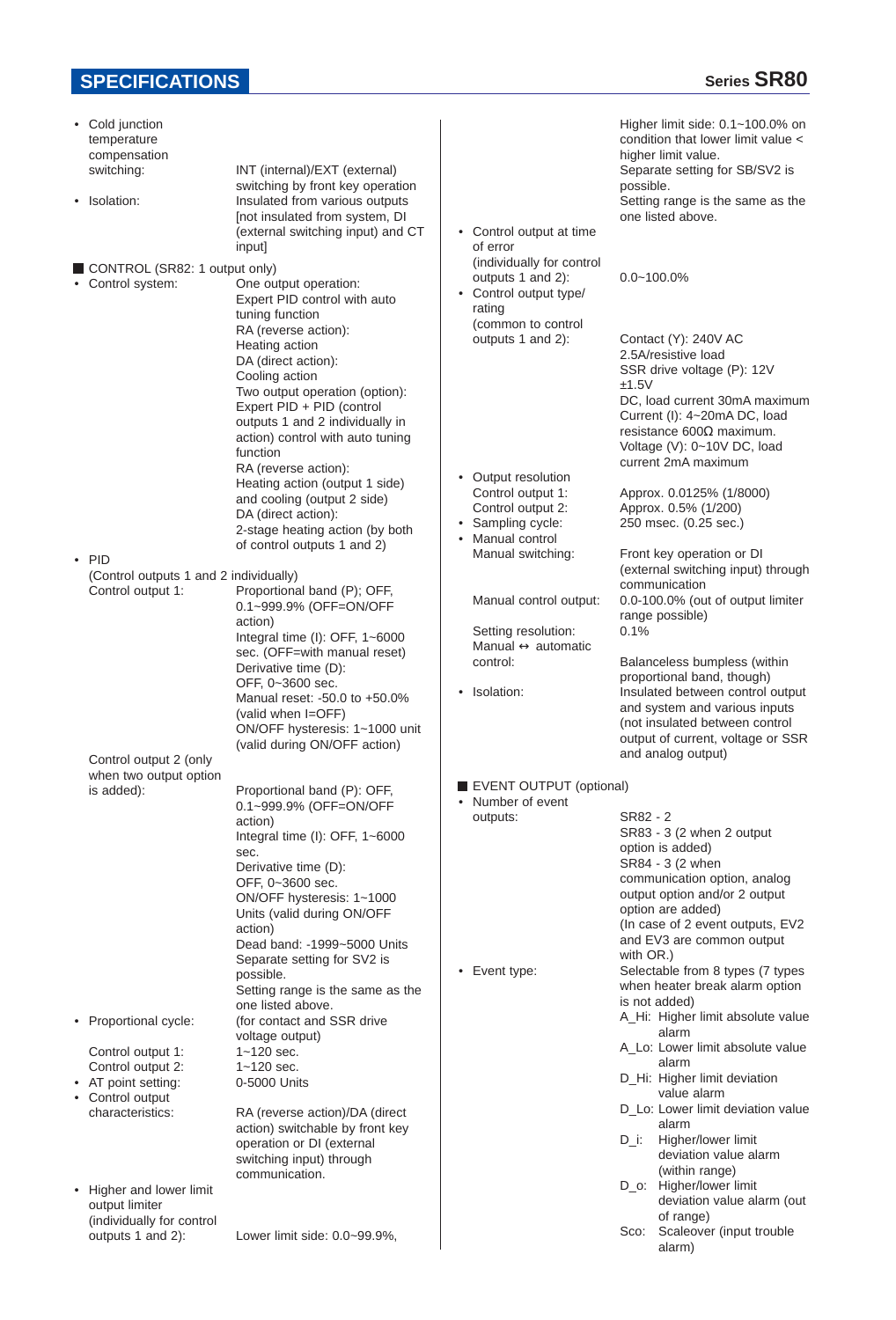# **SPECIFICATIONS**

| • Event setting range                                                | Hb:<br>Heater break alarm<br>(selectable only when<br>heater break alarm option<br>is added)<br>Deviation value alarm<br>Higher limit alarm:<br>-1999~9999 Units<br>Lower limit alarm:                  | Alarm action:<br>٠                                                                                                                                                          | Heater amperage detected by<br>external CT (CT attached).<br>Alarm output ON upon detection<br>of heater break while control<br>output is ON.<br>Alarm output ON upon detection<br>of heater loop alarm while<br>control output is OFF. |
|----------------------------------------------------------------------|---------------------------------------------------------------------------------------------------------------------------------------------------------------------------------------------------------|-----------------------------------------------------------------------------------------------------------------------------------------------------------------------------|-----------------------------------------------------------------------------------------------------------------------------------------------------------------------------------------------------------------------------------------|
| Event setting system:<br>Event action:                               | -1999~9999 Units<br>Higher/lower limit alarm:<br>0~9999 Units<br>Absolute value alarm<br>Both higher and lower limits:<br>Within measuring range<br>By front key operation<br>ON/OFF action             | Current setting range:<br>٠<br>Setting resolution:<br>$\bullet$<br>Current display:<br>٠<br>Display accuracy:<br>٠<br>Minimum time for<br>$\bullet$<br>action confirmation: | 0.1~50.0A (Alarm action stops<br>when OFF is set.)<br>0.1A<br>$0.0 - 55.0A$<br>Approx. 3% FS<br>(for 50Hz/60Hz sine wave)<br>ON (OFF) time 250 msec.                                                                                    |
| Event hysteresis:<br>Stand-by/nonstand-by<br>action:                 | 1~1000 Units<br>Selectable from 5 types<br>Alarm action without stand-by<br>Alarm action with stand-by<br>(When power is ON)<br>Alarm action with stand-by<br>(When power is ON, when                   | • Alarm output/rating:<br>Alarm action display:<br>٠<br>• Alarm holding mode:<br>Sampling time:<br>$\bullet$<br>Isolation:<br>$\bullet$                                     | Contact 240V AC 1.0A<br>(resistive load)<br>"Event" lamp lights during action.<br>Switchable between holding and<br>not holding on the setting<br>screen.<br>500 msec. (0.5 sec.)<br>Insulated between CT input and                     |
|                                                                      | stand-by is switched to<br>execution)<br>Alarm action with stand-by<br>(When power is ON, when<br>stand-by is switched to<br>execution, including the time                                              | break alarm)<br>• Remote setting:<br>Switching to remote:                                                                                                                   | various outputs (not insulated<br>from system and other inputs)<br>REMOTE (optional, not selectable together with heater<br>By external analog signal<br>By DI (external switching) input                                               |
| • Event action delay:<br>• Event output/rating:                      | when SV is changed)<br>Control action<br>OFF, 1~9999 sec.<br>Contact 240V AC 1.0A<br>(resistive load)                                                                                                   |                                                                                                                                                                             | (valid only when DI option is<br>added)<br>Remote/local switching function<br>by remote signal                                                                                                                                          |
| • Output updating cycle:                                             | 250 msec. (0.25 sec.)                                                                                                                                                                                   | • Remote switching<br>point:                                                                                                                                                | OFF, 0.1~50.0%                                                                                                                                                                                                                          |
|                                                                      | ANALOG OUTPUT (optional, not selectable together with                                                                                                                                                   | • Remote switching                                                                                                                                                          |                                                                                                                                                                                                                                         |
| communication type (1) and (2))<br>• The number of analog<br>output: | 1                                                                                                                                                                                                       | hysteresis:<br>• Remote scaling:                                                                                                                                            | $0.1 - 10.0\%$<br>Within measuring range (inverted<br>scaling possible)                                                                                                                                                                 |
| • Output signal:                                                     | Selectable from 5 types<br>(3 types for instrument with one<br>output)<br>PV:<br>Measured value<br>SV:<br>Set value                                                                                     | Accuracy of setting:<br>Setting signal:                                                                                                                                     | $\pm (0.25\% \text{ SF} + 1 \text{ digit})$<br>$0 - 10$ , $1 - 5V$ DC<br>(Input impedance: 500k $\Omega$ min.)<br>4~20mA DC<br>(Receiving impedance: $250\Omega$ )                                                                      |
|                                                                      | DEV:<br>Deviation output<br>OUT 1: Control output 1<br>OUT 2: Control output 2<br>(selectable only when 2<br>output option is added)                                                                    | Remote bias:<br>$\bullet$<br>Remote filter:<br>٠<br>Sampling cycle:<br>$\bullet$<br>Isolation:<br>٠                                                                         | -1999~1999 units<br>OFF, 1~100 sec.<br>500 msec. (0.5 sec.)<br>Insulated between remote input<br>and various outputs (not                                                                                                               |
| • Output type/rating                                                 | 0~10mV DC/FS Output<br>impedance: $10\Omega$<br>0~10V DC/FS Load current:<br>2mA maximum                                                                                                                |                                                                                                                                                                             | insulated from system and<br>various inputs)<br>COMMUNICATION (optional, not selectable together with                                                                                                                                   |
| • Output scaling                                                     | 4~20mA DC/FS Load resistance:<br>$300\Omega$ maximum<br>PV/SV: Within measuring range<br>(inverted scaling possible)<br>OUT1/OUT2: 0.0-100.0%                                                           | analog output for SR82 and SR84)<br>• Communication type (1): RS-232C, RS-485<br>٠                                                                                          | Communication system: RS-232C 3-line half duplex<br>system<br>RS-485 2-line half duplex<br>multiple drop (bus) system                                                                                                                   |
| Output accuracy:<br>Output resolution:<br>Output updating cycle:     | (inverted scaling possible)<br>DEV: -100.0~100.0% (inverted<br>scaling possible ) on condition<br>that $Ao_L \neq Ao_H$<br>±0.3% FS (to displayed value)<br>0.01% FS (1/10000)<br>250 msec. (0.25 sec.) | ٠<br>Communication<br>٠<br>distance:                                                                                                                                        | Synchronization system: Start-stop synchronization<br>system<br>RS-232C maximum 15 m<br>RS-485 maximum 500 m<br>(depending on conditions)                                                                                               |
| Isolation:                                                           | Insulated from system and<br>various inputs (not insulated from<br>control outputs I, P and V)                                                                                                          | Communication speed:<br>٠                                                                                                                                                   | 1200, 2400, 4800, 9600, 19200<br>bps                                                                                                                                                                                                    |
|                                                                      | HEATER BREAK ALARM (optional, not selectable together                                                                                                                                                   |                                                                                                                                                                             |                                                                                                                                                                                                                                         |
| with REM input)<br>• Current capacity:                               | 30A or 50A CT to be specified                                                                                                                                                                           |                                                                                                                                                                             |                                                                                                                                                                                                                                         |

30A or 50A CT to be specified when order is placed.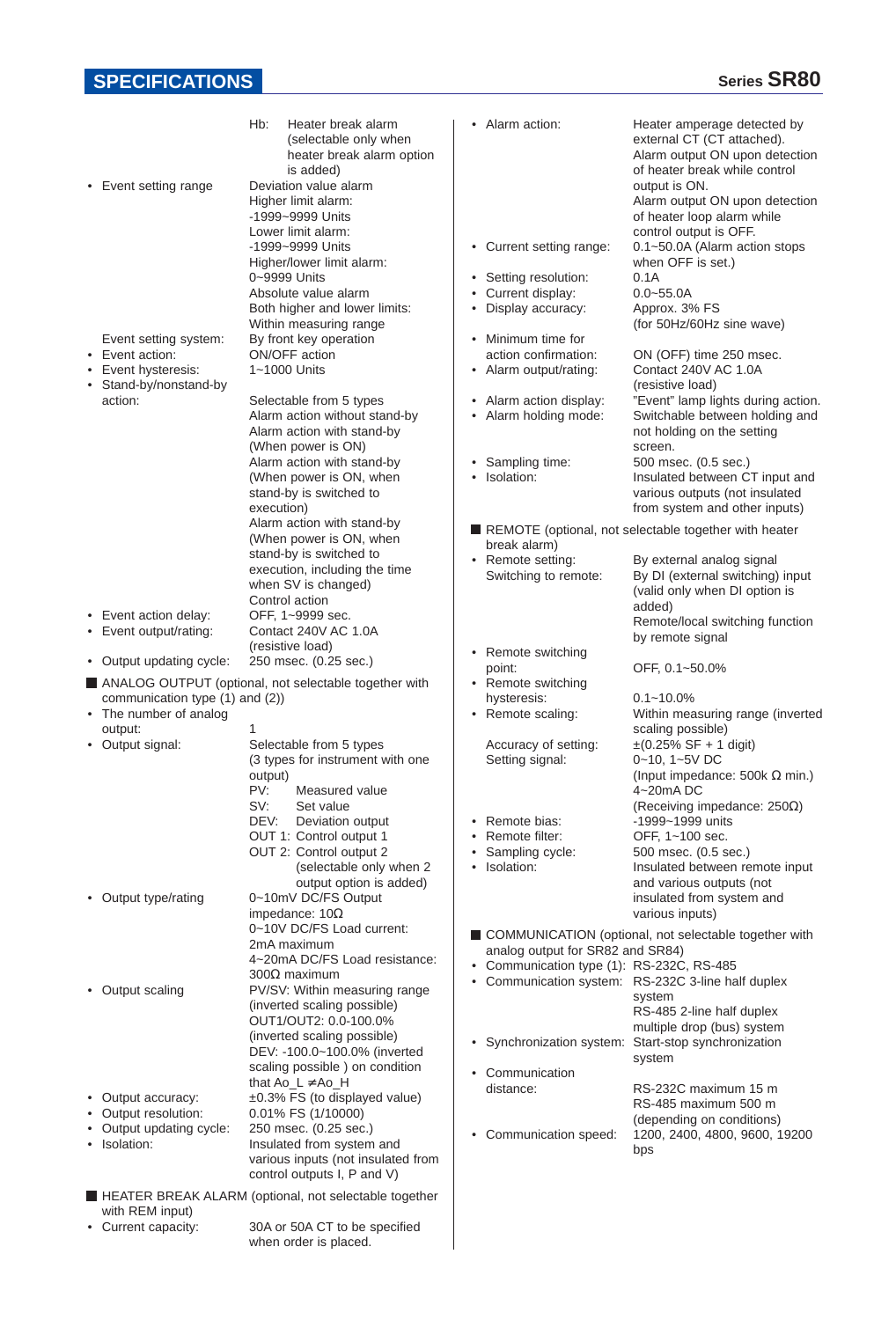# **SPECIFICATIONS SPECIFICATIONS**

| ٠ | Data bit length:                                                                                                                                                         | 7 bits, even parity, stop bit 1<br>7 bits, even parity, stop bit 2<br>7 bits, no parity, stop bit 1<br>7 bits, no parity, stop bit 2<br>8 bits, even parity, stop bit 1<br>8 bits, even parity, stop bit 2<br>8 bits, no parity, stop bit 1                                                                | • Setting range                                                                                                  | Deviation value setting (SB)<br>Absolute value setting:<br>Within measuring range<br>Deviation value setting:<br>-1999~5000 Units<br>SV2 allows PID and output limit<br>to be set.                                                                                                                                           |
|---|--------------------------------------------------------------------------------------------------------------------------------------------------------------------------|------------------------------------------------------------------------------------------------------------------------------------------------------------------------------------------------------------------------------------------------------------------------------------------------------------|------------------------------------------------------------------------------------------------------------------|------------------------------------------------------------------------------------------------------------------------------------------------------------------------------------------------------------------------------------------------------------------------------------------------------------------------------|
|   | • Communication<br>address:<br>• Communication<br>memory mode:<br>• Communication BCC:<br>• Communication delay<br>time:<br>Communication code:                          | 8 bits, no parity, stop bit 2<br>$1 - 99$<br>EEP/RAM/r E<br>Add/Add two's cmp/XOR/None<br>OFF, 1~100<br>ASCII code                                                                                                                                                                                         | OTHERS<br>• Data storage:<br>• Ambient temperature/<br>humidity ranges for use:<br>• Temperature<br>for storage: | By non-volatile memory<br>(EEPROM)<br>$-10$ ~+50°C/below 90% RH (on<br>condition that there is no dew<br>condensation)<br>Between -20 and +65°C                                                                                                                                                                              |
|   | • Communication<br>protocol:<br>• The number of<br>instruments allowed to<br>be connected:                                                                               | Shimaden standard protocol<br><b>RS-232C</b><br>1<br>32 maximum<br>RS-485<br>(depending on<br>conditions; host<br>included)                                                                                                                                                                                | • Power supply:<br>• Power consumption:<br>Input noise removal<br>ratio:                                         | 100V-240V AC±10% (50/60 Hz),<br>24V AC±10% (50/60Hz),<br>24V DC±10%.<br>(One of the above to be<br>specified)<br>12V A maximum<br>Normal mode 60 dB minimum                                                                                                                                                                  |
|   | • Isolation:                                                                                                                                                             | Insulated between<br>communication signal and<br>various inputs/system/<br>various outputs                                                                                                                                                                                                                 | Applicable standards:<br>٠                                                                                       | $(50/60$ Hz)<br>Common mode 140 dB minimum<br>$(50/60$ Hz)<br>Safety:<br>IEC1010-1 and EN61010-1                                                                                                                                                                                                                             |
|   |                                                                                                                                                                          | • Communication type (2): Conforming with Mitsubishi<br>Electric Company's CC-Link<br>(only for SR83, simultaneous<br>selection of analog output is not<br>possible)                                                                                                                                       |                                                                                                                  | EMC:<br>EN61326                                                                                                                                                                                                                                                                                                              |
|   | • Transmission speed:<br>• Private station:<br>• Communication<br>method:<br>• Synchoronization<br>method:<br>• Coding system:                                           | 156K, 625K, 2.5M, 5M, 10Mbps<br>Polling method<br>Frame synchronous method<br>NRZI system                                                                                                                                                                                                                  | Insulation resistance:<br>$\bullet$                                                                              | Between input/output terminals<br>and power terminal 500V DC<br>20M Ω minimum<br>Between input/output terminals<br>and protective conductor<br>terminal 500V DC 20M $\Omega$<br>minimum                                                                                                                                      |
|   | Transmission line:<br>• Transmission format:<br>DI (EXTERNAL SWITCHING) INPUT (optional)<br>*DI stands for "Digital Input."<br>• Number of DI point:<br>• DI input type: | <b>Bus (RS-485)</b><br>Conforming with HDLC<br>Selectable from 8 types (7 types                                                                                                                                                                                                                            | Dielectric strength:<br>$\bullet$                                                                                | 1 minute at 2300V AC between<br>input/output terminals and power<br>terminal<br>1 minute at 1500V AC between<br>power terminal and protective<br>conductor terminal                                                                                                                                                          |
|   |                                                                                                                                                                          | if the remote option is not<br>added.)<br>NOP:<br>No operation<br>STB:<br>Execution/stand-by<br>SB/SV2: Set value bias/set value<br>2<br>AT:<br>Auto tuning<br>MAN:<br>Manual<br>STP:<br>Ramp temporary stop<br>DA:<br>Direct action<br>REM:<br>Remote (selectable<br>only when remote<br>option is added) | • Protective structure:<br>• Material of case:<br>• External dimensions:                                         | Only front panel has simple dust-<br>proof and drip-proof structure<br>(equivalent to IP66)<br>PPO resin molding (equivalent to<br>UL94V-1)<br><b>SR82</b><br>H72 x W72 x D111 mm<br>(Inside depth of panel: 100 mm)<br><b>SR83</b><br>H96 x W96 x D111 mm<br>(Inside depth of panel: 100 mm)<br>SR84<br>H96 x W48 x D111 mm |
|   | • DI input rating:                                                                                                                                                       | Nonvoltage contact, open<br>collector input (about 5V/2mA<br>impress)                                                                                                                                                                                                                                      | Mounting:<br>• Applicable panel                                                                                  | (Inside depth of panel: 100 mm)<br>Push-in panel (one-touch mount)                                                                                                                                                                                                                                                           |
|   | • Isolation:                                                                                                                                                             | Insulated between DI input and<br>various outputs (not insulated<br>from system and various inputs)                                                                                                                                                                                                        | thickness:<br>• Panel cutout size                                                                                | $1.0 - 4.0$ mm<br>SR82: H68 x W68 mm<br>SR83: H92 x W92 mm                                                                                                                                                                                                                                                                   |
|   | SET VALUE 2 (SV2)/Set Value Bias (SB) (optional)<br>(DI option is prerequisite.)<br>• Action input:                                                                      | Nonvoltage contact by SB/SV2<br>selection through DI (external<br>switching) input (in action during<br>closed input)                                                                                                                                                                                      | • Weight                                                                                                         | SR84: H92 x W45 mm<br>SR82: 300g<br>SR83: 420g<br>SR84: 280g                                                                                                                                                                                                                                                                 |
|   | • Selection of setting                                                                                                                                                   | Absolute value setting (SV2)                                                                                                                                                                                                                                                                               |                                                                                                                  |                                                                                                                                                                                                                                                                                                                              |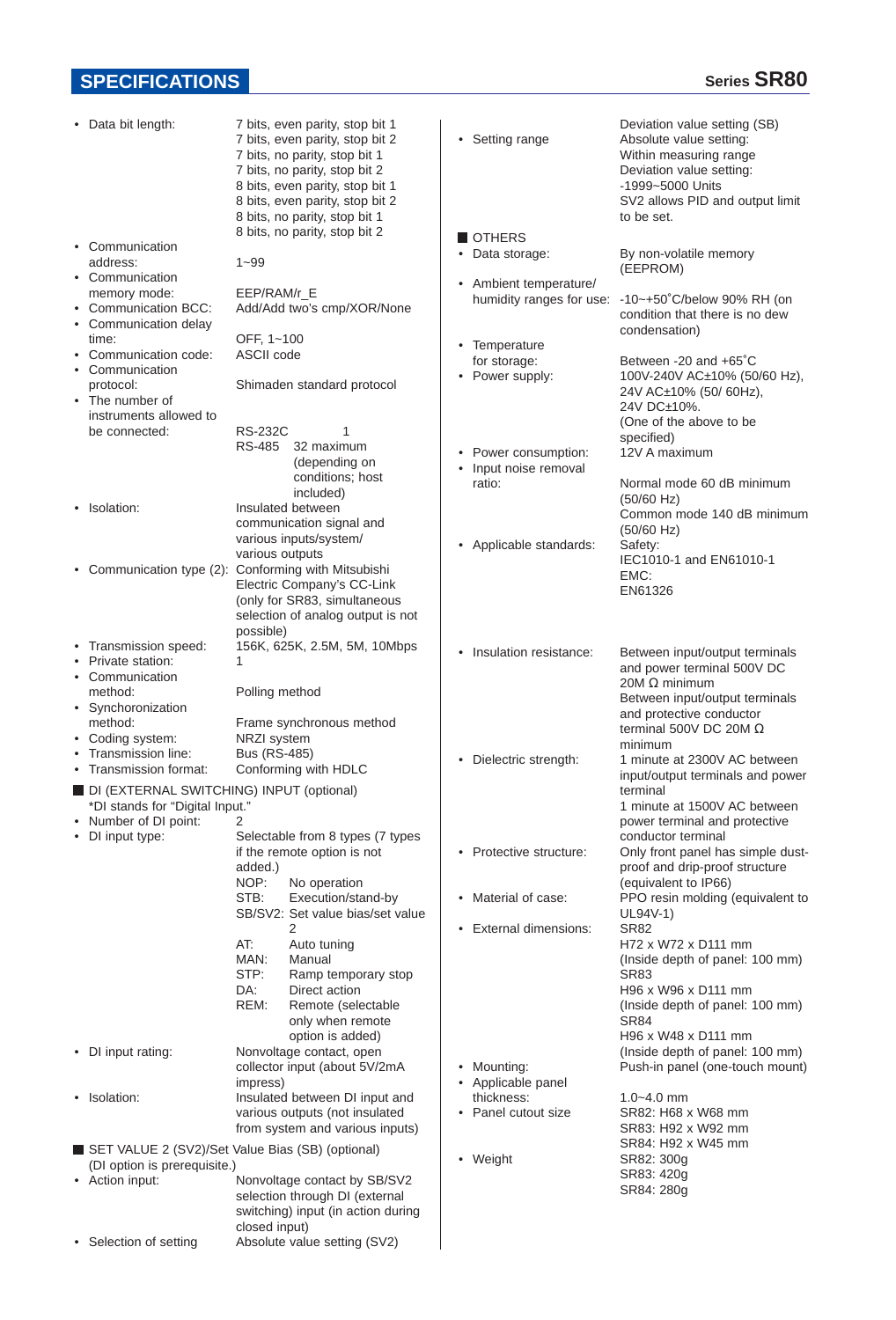# **ORDERING INFORMATION**

| <b>ITEMS</b>                                                  | <b>CODE</b>   |                |              |                |                |                |               |                |                                                |              |                                                   | <b>SPECIFICATIONS</b>                                                          |                                                             |              |         |               |  |
|---------------------------------------------------------------|---------------|----------------|--------------|----------------|----------------|----------------|---------------|----------------|------------------------------------------------|--------------|---------------------------------------------------|--------------------------------------------------------------------------------|-------------------------------------------------------------|--------------|---------|---------------|--|
| <b>SERIES</b><br><b>SR82-</b>                                 |               |                |              |                |                |                |               |                | MPU-Based Auto-Tuning PID Digital Controller   |              |                                                   |                                                                                |                                                             |              |         |               |  |
|                                                               |               |                |              |                |                |                |               |                |                                                |              | DIN H72 $\times$ W72 mm                           |                                                                                |                                                             |              |         |               |  |
|                                                               |               |                | $\mathbf{1}$ |                |                |                |               |                |                                                |              |                                                   | Thermocouple                                                                   | User-selectable inputs and ranges                           |              |         |               |  |
|                                                               |               | 2              |              |                |                |                |               |                |                                                |              |                                                   | R.T.D.                                                                         | User-selectable ranges                                      |              |         |               |  |
|                                                               |               |                |              |                |                |                |               |                |                                                |              |                                                   | DC Voltage                                                                     | User-selectable 0~10, 10~50,                                |              |         |               |  |
|                                                               |               | 3              |              |                |                |                |               |                |                                                |              |                                                   |                                                                                | $-10-10$ , $0-20$ , $0-50$ ,                                |              |         |               |  |
|                                                               |               |                |              |                |                |                |               |                |                                                |              |                                                   |                                                                                | 0~100mV DC linear inputs                                    |              |         |               |  |
| <b>INPUT</b>                                                  |               |                |              |                |                |                |               |                |                                                |              |                                                   | <b>DC Current</b>                                                              | User-selectable 4~20,                                       | Programmable |         |               |  |
|                                                               |               | $\overline{4}$ |              |                |                |                |               |                |                                                |              |                                                   |                                                                                | 0~20mA DC linear inputs                                     | Range        |         |               |  |
|                                                               |               |                |              |                |                |                |               |                |                                                |              |                                                   | DC Voltage                                                                     | User-selectable 0~1,                                        |              |         |               |  |
|                                                               |               | 6              |              |                |                |                |               |                |                                                |              |                                                   |                                                                                | $1-5, -1-1, 0-2, 0-5,$                                      |              |         |               |  |
|                                                               |               |                |              |                |                |                |               |                |                                                |              |                                                   |                                                                                | 0~10V DC linear inputs                                      |              |         |               |  |
|                                                               |               |                |              |                |                |                |               |                |                                                |              |                                                   | Contact                                                                        | PB Cycle: 1~120 seconds, Contact Capacity:                  |              |         |               |  |
|                                                               |               |                | Υ-           |                |                |                |               |                |                                                |              |                                                   |                                                                                | 240V AC 2.5A / resistive load,                              |              |         |               |  |
|                                                               |               |                |              |                |                |                |               |                |                                                |              |                                                   |                                                                                | 1A / inductive load                                         |              |         |               |  |
|                                                               |               |                |              |                |                |                |               |                |                                                |              |                                                   |                                                                                |                                                             |              | Current | $4 - 20$ mADC |  |
| <b>CONTROL OUTPUT 1</b>                                       |               |                | ŀ.           |                |                |                |               |                |                                                |              |                                                   |                                                                                |                                                             |              |         |               |  |
|                                                               |               |                |              |                |                |                |               |                |                                                |              |                                                   | <b>SSR Voltage</b>                                                             | PB Cycle 1~120 seconds, Output rating:                      |              |         |               |  |
|                                                               |               |                | $P -$        |                |                |                |               |                |                                                |              |                                                   |                                                                                | 12V ±1.5V DC 30mA Max.                                      |              |         |               |  |
|                                                               |               |                |              |                |                |                |               |                |                                                |              |                                                   | Voltage                                                                        | 0~10V DC                                                    |              |         |               |  |
|                                                               |               |                | $V -$        |                |                |                |               |                |                                                |              |                                                   |                                                                                | Maximum load current: 2mA Max.                              |              |         |               |  |
| <b>CONTROL OUTPUT 2</b>                                       |               |                |              | $N -$          |                |                |               |                |                                                |              |                                                   | None                                                                           |                                                             |              |         |               |  |
|                                                               |               |                |              |                | $90 -$         |                |               |                |                                                |              |                                                   |                                                                                | 100~240V AC ±10% 50/60Hz                                    |              |         |               |  |
| POWER SUPPLY                                                  |               |                |              |                | $10 -$         |                |               |                |                                                |              | 24V AC ±10% 50/60Hz                               |                                                                                |                                                             |              |         |               |  |
|                                                               |               |                |              | $02 -$         |                |                |               |                |                                                |              |                                                   | 24V DC ±10%                                                                    |                                                             |              |         |               |  |
|                                                               |               |                |              |                |                | $\overline{0}$ |               |                |                                                |              |                                                   | None                                                                           |                                                             |              |         |               |  |
|                                                               |               | $\mathbf{1}$   |              |                |                |                |               |                |                                                |              |                                                   | Contact output, Contact capacity: 240V AC 1A / resistive load                  |                                                             |              |         |               |  |
| EVENT OUTPUT (2 points)                                       |               | 2              |              |                |                |                |               |                |                                                |              |                                                   | Contact output + Heater break alarm<br>Selectable<br>only for<br>(with 30A CT) |                                                             |              |         |               |  |
| [OPTION]                                                      |               |                |              |                |                |                |               |                |                                                |              |                                                   |                                                                                |                                                             |              |         |               |  |
|                                                               |               |                |              |                |                |                |               |                |                                                |              | Contact output + Heater break alarm               | Y or P                                                                         |                                                             |              |         |               |  |
|                                                               |               |                | 3            |                |                |                |               |                |                                                |              |                                                   | (with 50A CT)<br>Control output                                                |                                                             |              |         |               |  |
|                                                               |               |                |              |                |                |                | 00            |                |                                                |              |                                                   | None                                                                           |                                                             |              |         |               |  |
|                                                               |               |                |              |                |                |                | 14            |                |                                                |              |                                                   | Current 4~20mA DC                                                              |                                                             |              |         |               |  |
| <b>REMOTE INPUT</b>                                           |               |                |              |                |                |                |               |                |                                                |              |                                                   | Receiving resistance: 250 $\Omega$                                             |                                                             |              |         |               |  |
| (Not selectable together with Heater                          |               |                |              |                |                |                | 15            |                |                                                |              |                                                   | Voltage 1~5V DC                                                                |                                                             | Non-Isolated |         |               |  |
| break alarm function) [OPTION]                                |               |                |              |                |                |                |               |                |                                                |              |                                                   | Input resistance: 500k $\Omega$ Min.<br>input                                  |                                                             |              |         |               |  |
|                                                               |               |                |              |                |                |                | 16            |                |                                                |              |                                                   | Voltage 0~10V DC                                                               |                                                             |              |         |               |  |
|                                                               |               |                |              |                |                |                |               |                |                                                |              |                                                   |                                                                                | Input resistance: 500k $\Omega$ Min.                        |              |         |               |  |
|                                                               |               |                |              |                |                |                |               | $\mathsf{O}^-$ |                                                |              |                                                   | None                                                                           |                                                             |              |         |               |  |
|                                                               | ANALOG OUTPUT |                |              |                |                | 3              |               |                |                                                |              | Voltage 0~10mV DC, Output resistance: 10 $\Omega$ |                                                                                |                                                             |              |         |               |  |
| (Not selectable together with Interface<br>function) [OPTION] |               |                |              | $\overline{4}$ |                |                |               |                | Current 4~20mA DC, Load resistance: 300 Ω Max. |              |                                                   |                                                                                |                                                             |              |         |               |  |
|                                                               |               |                |              | 6              |                |                |               |                | Voltage 0~10V DC, Load current: 2mA Max.       |              |                                                   |                                                                                |                                                             |              |         |               |  |
| <b>INTERFACE FUNCTION</b>                                     |               |                |              | $\mathbf 0$    |                |                | None          |                |                                                |              |                                                   |                                                                                |                                                             |              |         |               |  |
| (Not selectable together with Analog output                   |               |                |              | 5              |                |                | <b>RS-485</b> |                |                                                |              |                                                   |                                                                                |                                                             |              |         |               |  |
| function) [OPTION]                                            |               |                |              |                | $\overline{7}$ |                |               | <b>RS-232C</b> |                                                |              |                                                   |                                                                                |                                                             |              |         |               |  |
| EXTERNAL INPUT CONTROL SIGNAL /                               |               |                |              |                |                |                |               |                |                                                | $\mathbf{0}$ |                                                   | None                                                                           |                                                             |              |         |               |  |
|                                                               |               |                |              |                |                |                |               |                |                                                | $\mathbf{1}$ |                                                   |                                                                                | Control input 2 points, Non-voltage contact, Open collector |              |         |               |  |
| SET VALUE BIAS [OPTION]                                       |               |                |              |                |                |                |               |                |                                                |              |                                                   |                                                                                | input (about 5V / 2mA impress)                              |              |         |               |  |
|                                                               |               |                |              |                |                |                |               |                |                                                |              | $\mathbf{0}$                                      | Without                                                                        |                                                             |              |         |               |  |
| REMARKS                                                       |               |                |              |                |                |                |               |                |                                                | 9            | With (Please consult before ordering.)            |                                                                                |                                                             |              |         |               |  |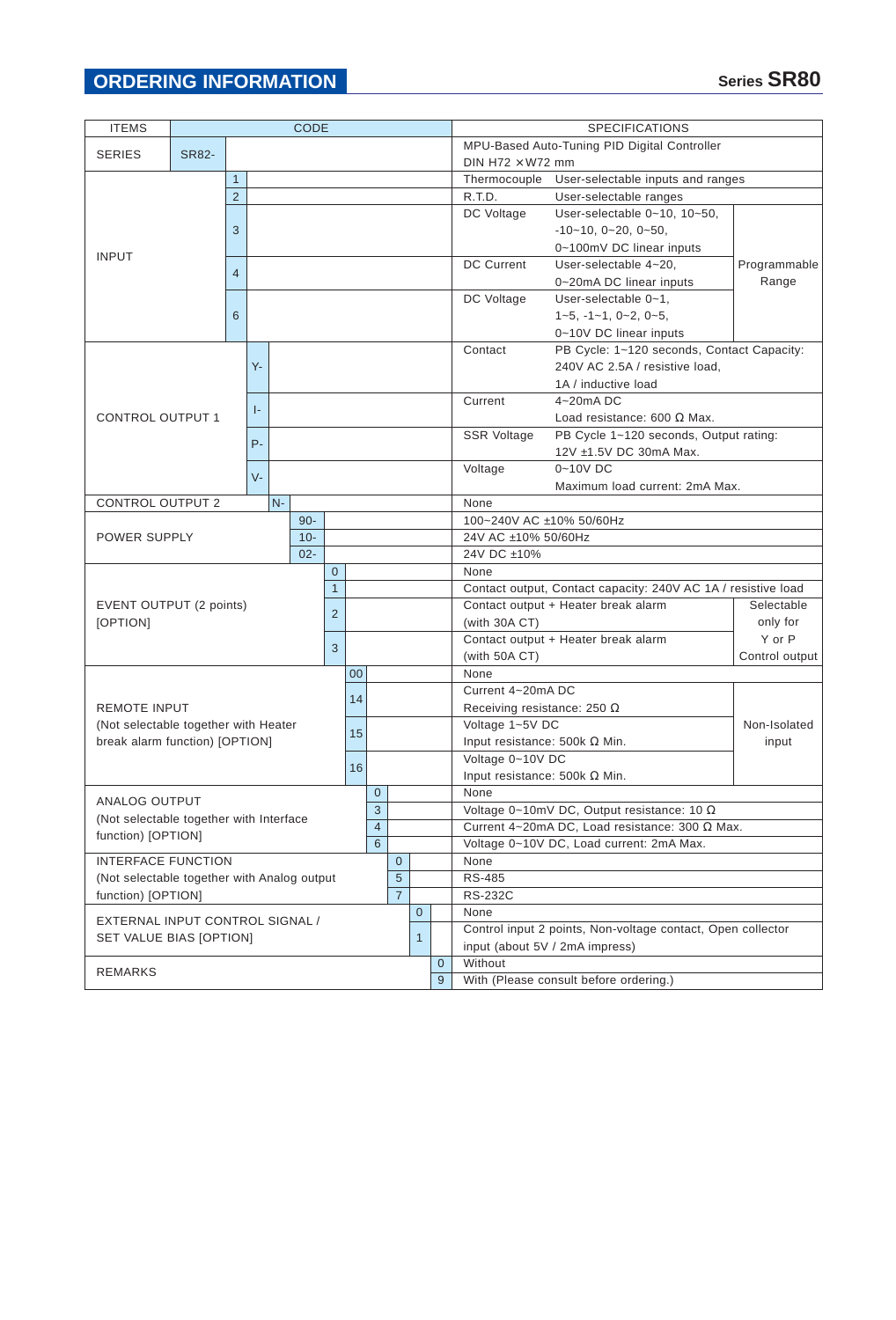### **TERMINAL ARRANGEMENT Series SR80**

#### • SR82



# **EXTERNAL DIMENSIONS & PANEL CUTOUT**







(Unit : mm)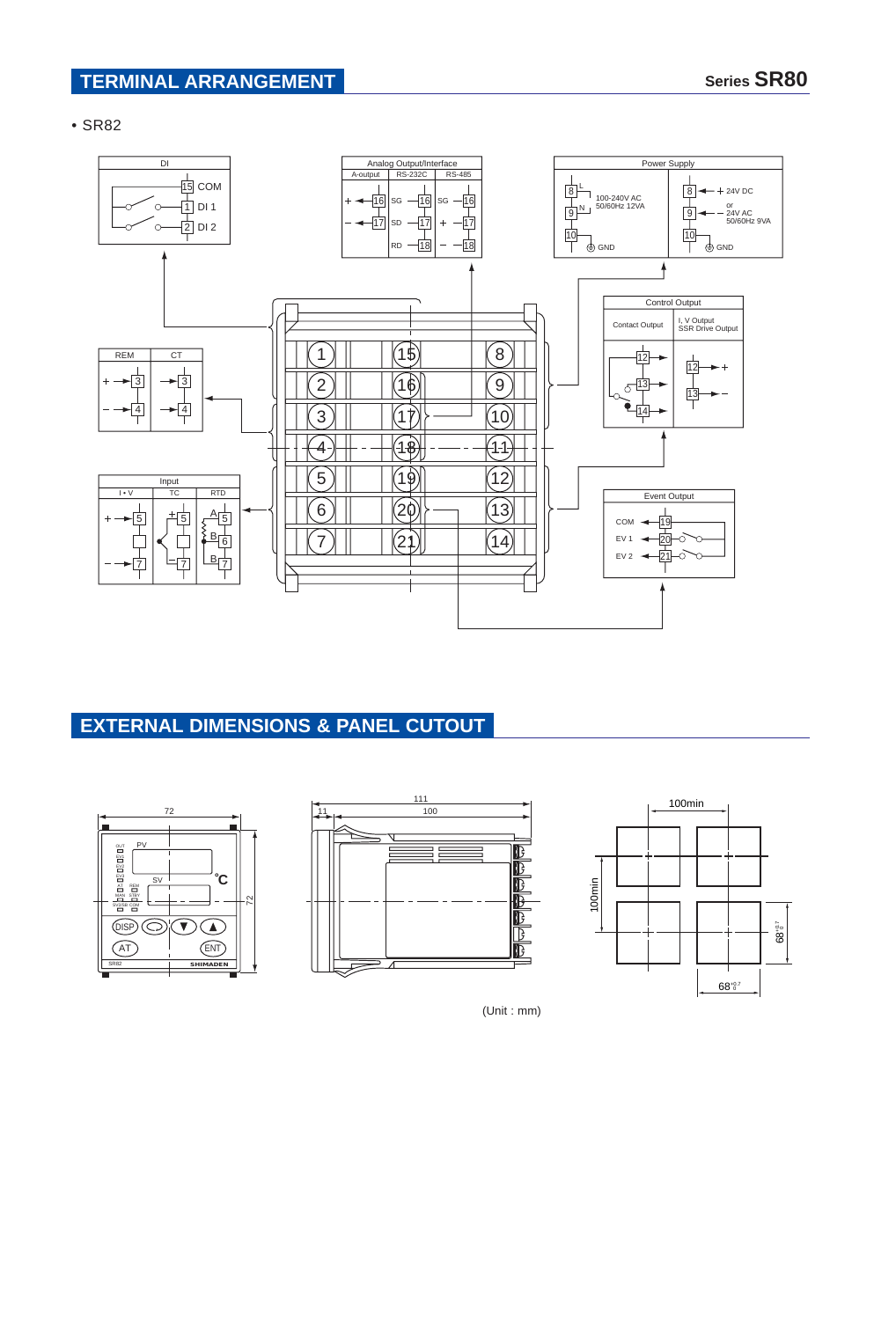| <b>ITEMS</b>                                           | <b>CODE</b> |                                                     |                |        |              |                |                                                             |                                                            |                | <b>SPECIFICATIONS</b>                                         |                                                   |                                                             |              |  |  |  |
|--------------------------------------------------------|-------------|-----------------------------------------------------|----------------|--------|--------------|----------------|-------------------------------------------------------------|------------------------------------------------------------|----------------|---------------------------------------------------------------|---------------------------------------------------|-------------------------------------------------------------|--------------|--|--|--|
|                                                        |             |                                                     |                |        |              |                |                                                             | MPU-Based Auto-Tuning PID Digital Controller               |                |                                                               |                                                   |                                                             |              |  |  |  |
| <b>SERIES</b><br>SR83-                                 |             |                                                     |                |        |              |                | DIN H96 $\times$ W96 mm                                     |                                                            |                |                                                               |                                                   |                                                             |              |  |  |  |
| $\mathbf{1}$                                           |             |                                                     |                |        |              |                |                                                             |                                                            |                |                                                               | Thermocouple                                      | User-selectable inputs and ranges                           |              |  |  |  |
|                                                        | 2           |                                                     |                |        |              |                |                                                             |                                                            |                | R.T.D.                                                        | User-selectable ranges                            |                                                             |              |  |  |  |
|                                                        |             |                                                     |                |        |              |                |                                                             |                                                            |                |                                                               | DC Voltage                                        | User-selectable 0~10, 10~50,                                |              |  |  |  |
|                                                        |             | 3                                                   |                |        |              |                |                                                             |                                                            |                |                                                               |                                                   | $-10-10$ , $0-20$ , $0-50$ ,                                |              |  |  |  |
|                                                        |             |                                                     |                |        |              |                |                                                             |                                                            |                |                                                               |                                                   | 0~100mV DC linear inputs                                    |              |  |  |  |
| <b>INPUT</b>                                           |             |                                                     |                |        |              |                |                                                             |                                                            |                |                                                               | <b>DC Current</b>                                 | User-selectable 4~20,                                       | Programmable |  |  |  |
|                                                        |             | $\overline{4}$                                      |                |        |              |                |                                                             |                                                            |                |                                                               |                                                   | 0~20mA DC linear inputs                                     | Range        |  |  |  |
|                                                        |             |                                                     |                |        |              |                |                                                             |                                                            |                |                                                               | DC Voltage                                        | User-selectable 0~1,                                        |              |  |  |  |
|                                                        |             | 6                                                   |                |        |              |                |                                                             |                                                            |                |                                                               |                                                   | $1-5, -1-1, 0-2, 0-5,$                                      |              |  |  |  |
|                                                        |             |                                                     |                |        |              |                |                                                             |                                                            |                |                                                               |                                                   | 0~10V DC linear inputs                                      |              |  |  |  |
|                                                        |             |                                                     |                |        |              |                |                                                             |                                                            |                |                                                               | Contact                                           | PB Cycle: 1~120 seconds, Contact Capacity:                  |              |  |  |  |
|                                                        |             |                                                     | $Y -$          |        |              |                |                                                             |                                                            |                |                                                               |                                                   | 240V AC 2.5A / resistive load,                              |              |  |  |  |
|                                                        |             |                                                     |                |        |              |                |                                                             |                                                            |                |                                                               |                                                   | 1A / inductive load                                         |              |  |  |  |
|                                                        |             |                                                     |                |        |              |                |                                                             |                                                            |                |                                                               | Current                                           | $4 - 20$ mADC                                               |              |  |  |  |
| <b>CONTROL OUTPUT 1</b>                                |             |                                                     | ŀ.             |        |              |                |                                                             |                                                            |                |                                                               |                                                   | Load resistance: 600 $\Omega$ Max.                          |              |  |  |  |
|                                                        |             |                                                     |                |        |              |                |                                                             |                                                            |                |                                                               | <b>SSR Voltage</b>                                | PB Cycle 1~120 seconds, Output rating:                      |              |  |  |  |
|                                                        |             |                                                     | $P -$          |        |              |                |                                                             |                                                            |                |                                                               |                                                   | 12V ±1.5V DC 30mA Max.                                      |              |  |  |  |
|                                                        |             |                                                     |                |        |              |                |                                                             |                                                            |                |                                                               |                                                   |                                                             |              |  |  |  |
|                                                        |             |                                                     | $V -$          |        |              |                |                                                             |                                                            |                |                                                               | $0 - 10V$ DC<br>Voltage                           |                                                             |              |  |  |  |
|                                                        |             |                                                     |                |        |              |                |                                                             |                                                            |                |                                                               |                                                   | Maximum load current: 2mA Max.                              |              |  |  |  |
|                                                        |             |                                                     | $N -$          |        |              |                |                                                             |                                                            |                |                                                               | None                                              |                                                             |              |  |  |  |
|                                                        |             |                                                     |                |        |              |                |                                                             |                                                            |                |                                                               | Contact                                           | PB Cycle: 1~120 seconds, Contact Capacity:                  |              |  |  |  |
|                                                        |             | Υ-                                                  |                |        |              |                |                                                             |                                                            |                |                                                               | 240V AC 2.5A / resistive load,                    |                                                             |              |  |  |  |
|                                                        |             |                                                     |                |        |              |                |                                                             |                                                            |                |                                                               |                                                   | 1A / inductive load                                         |              |  |  |  |
| <b>CONTROL OUTPUT 2</b>                                |             |                                                     | $\vert$ -      |        |              |                |                                                             |                                                            |                |                                                               | Current                                           | $4 - 20$ mADC                                               |              |  |  |  |
| [OPTION]                                               |             |                                                     |                |        |              |                |                                                             |                                                            |                |                                                               |                                                   | Load resistance: 600 $\Omega$ Max.                          |              |  |  |  |
|                                                        |             | $P -$                                               |                |        |              |                |                                                             |                                                            |                |                                                               | <b>SSR Voltage</b>                                | PB Cycle: 1~120 seconds, Output rating:                     |              |  |  |  |
|                                                        |             |                                                     |                |        |              |                |                                                             |                                                            |                |                                                               |                                                   | 12V ±1.5V DC 30mA Max.                                      |              |  |  |  |
|                                                        |             |                                                     | $V -$          |        |              |                |                                                             |                                                            |                |                                                               | Voltage                                           | 0~10V DC                                                    |              |  |  |  |
|                                                        |             |                                                     |                |        |              |                |                                                             |                                                            |                |                                                               | Maximum load current: 2mA Max.                    |                                                             |              |  |  |  |
|                                                        |             |                                                     |                | $90 -$ |              |                |                                                             |                                                            |                | 100~240V AC ±10% 50/60Hz                                      |                                                   |                                                             |              |  |  |  |
| <b>POWER SUPPLY</b>                                    |             |                                                     |                | $10 -$ |              |                |                                                             |                                                            |                | 24V AC ±10% 50/60Hz                                           |                                                   |                                                             |              |  |  |  |
|                                                        |             |                                                     |                | $02 -$ |              |                |                                                             |                                                            |                |                                                               | 24V DC ±10%                                       |                                                             |              |  |  |  |
|                                                        |             |                                                     | $\overline{0}$ |        |              |                |                                                             |                                                            |                |                                                               | None                                              |                                                             |              |  |  |  |
| EVENT OUTPUT (3 points)                                |             |                                                     |                |        | $\mathbf{1}$ |                |                                                             |                                                            |                | Contact output, Contact capacity: 240V AC 1A / resistive load |                                                   |                                                             |              |  |  |  |
|                                                        |             | (2 points when 2 output option is<br>$\overline{2}$ |                |        |              |                |                                                             |                                                            |                |                                                               |                                                   | Contact output + Heater break alarm<br>Selectable           |              |  |  |  |
| added) [OPTION]                                        |             |                                                     |                |        |              |                |                                                             |                                                            |                |                                                               | (with $30A$ CT)<br>only for                       |                                                             |              |  |  |  |
|                                                        |             | 3                                                   |                |        |              |                |                                                             |                                                            |                |                                                               |                                                   | $Y$ or $P$<br>Contact output + Heater break alarm           |              |  |  |  |
|                                                        |             |                                                     |                |        |              |                |                                                             |                                                            |                | (with 50A CT)<br>Control output                               |                                                   |                                                             |              |  |  |  |
|                                                        |             |                                                     |                | $00\,$ |              |                |                                                             | None                                                       |                |                                                               |                                                   |                                                             |              |  |  |  |
|                                                        |             |                                                     |                |        | 14           |                |                                                             |                                                            |                |                                                               | Current 4~20mA DC                                 |                                                             |              |  |  |  |
| <b>REMOTE INPUT</b>                                    |             |                                                     |                |        |              |                |                                                             |                                                            |                |                                                               | Receiving resistance: 250 $\Omega$                |                                                             |              |  |  |  |
| (Not selectable together with Heater                   |             |                                                     |                |        |              |                |                                                             |                                                            |                |                                                               | Voltage 1~5V DC<br>Non-Isolated                   |                                                             |              |  |  |  |
| break alarm function) [OPTION]                         |             |                                                     |                |        |              | 15             |                                                             |                                                            |                |                                                               | Input resistance: 500k $\Omega$ Min.              |                                                             | input        |  |  |  |
|                                                        |             |                                                     |                |        |              | 16             |                                                             |                                                            |                |                                                               | Voltage 0~10V DC                                  |                                                             |              |  |  |  |
|                                                        |             |                                                     |                |        |              |                |                                                             |                                                            |                |                                                               | Input resistance: 500k $\Omega$ Min.              |                                                             |              |  |  |  |
|                                                        |             |                                                     |                |        |              |                | $\mathbf{0}$                                                |                                                            |                |                                                               | None                                              |                                                             |              |  |  |  |
| ANALOG OUTPUT<br>(Not selectable together with CC-Link |             |                                                     |                |        |              | 3              |                                                             |                                                            |                |                                                               | Voltage 0~10mV DC, Output resistance: 10 $\Omega$ |                                                             |              |  |  |  |
|                                                        |             |                                                     | $\overline{4}$ |        |              |                |                                                             |                                                            |                |                                                               |                                                   | Current 4~20mA DC, Load resistance: 300 Ω Max.              |              |  |  |  |
| function) [OPTION]                                     |             |                                                     |                |        |              |                | 6                                                           |                                                            |                |                                                               |                                                   | Voltage 0~10V DC, Load current: 2mA Max.                    |              |  |  |  |
|                                                        |             |                                                     |                |        |              | $\mathbf{0}$   |                                                             |                                                            | None           |                                                               |                                                   |                                                             |              |  |  |  |
| <b>INTERFACE FUNCTION</b>                              |             |                                                     |                |        | 5            |                |                                                             | <b>RS-485</b>                                              |                |                                                               |                                                   |                                                             |              |  |  |  |
| (When CC-Link function is selected, simultaneous       |             |                                                     |                |        |              | $\overline{7}$ |                                                             |                                                            | <b>RS-232C</b> |                                                               |                                                   |                                                             |              |  |  |  |
| selection of Analog output is not possible)            |             |                                                     |                |        |              |                |                                                             | CC-Link (Conforming with Mitsubishi Electric Company's CC- |                |                                                               |                                                   |                                                             |              |  |  |  |
| [OPTION]                                               |             |                                                     |                | 8      |              |                | Link) (Not selectable together with Analog output function) |                                                            |                |                                                               |                                                   |                                                             |              |  |  |  |
|                                                        |             |                                                     |                |        |              |                |                                                             |                                                            | $\overline{0}$ |                                                               | None                                              |                                                             |              |  |  |  |
| EXTERNAL INPUT CONTROL SIGNAL /                        |             |                                                     |                |        |              |                |                                                             |                                                            |                |                                                               |                                                   | Control input 2 points, Non-voltage contact, Open collector |              |  |  |  |
| SET VALUE BIAS [OPTION]                                |             |                                                     |                |        |              |                |                                                             |                                                            | 1              |                                                               |                                                   | input (about 5V / 2mA impress)                              |              |  |  |  |
|                                                        |             |                                                     |                |        |              |                |                                                             |                                                            |                | $\mathbf{0}$                                                  | Without                                           |                                                             |              |  |  |  |
| <b>REMARKS</b>                                         |             |                                                     |                |        |              |                |                                                             |                                                            | 9              |                                                               | With (Please consult before ordering.)            |                                                             |              |  |  |  |

Note: Selection together with ANALOG OUTPUT and INTERFACE FUNCTION (RS485 or RS232C) is possible.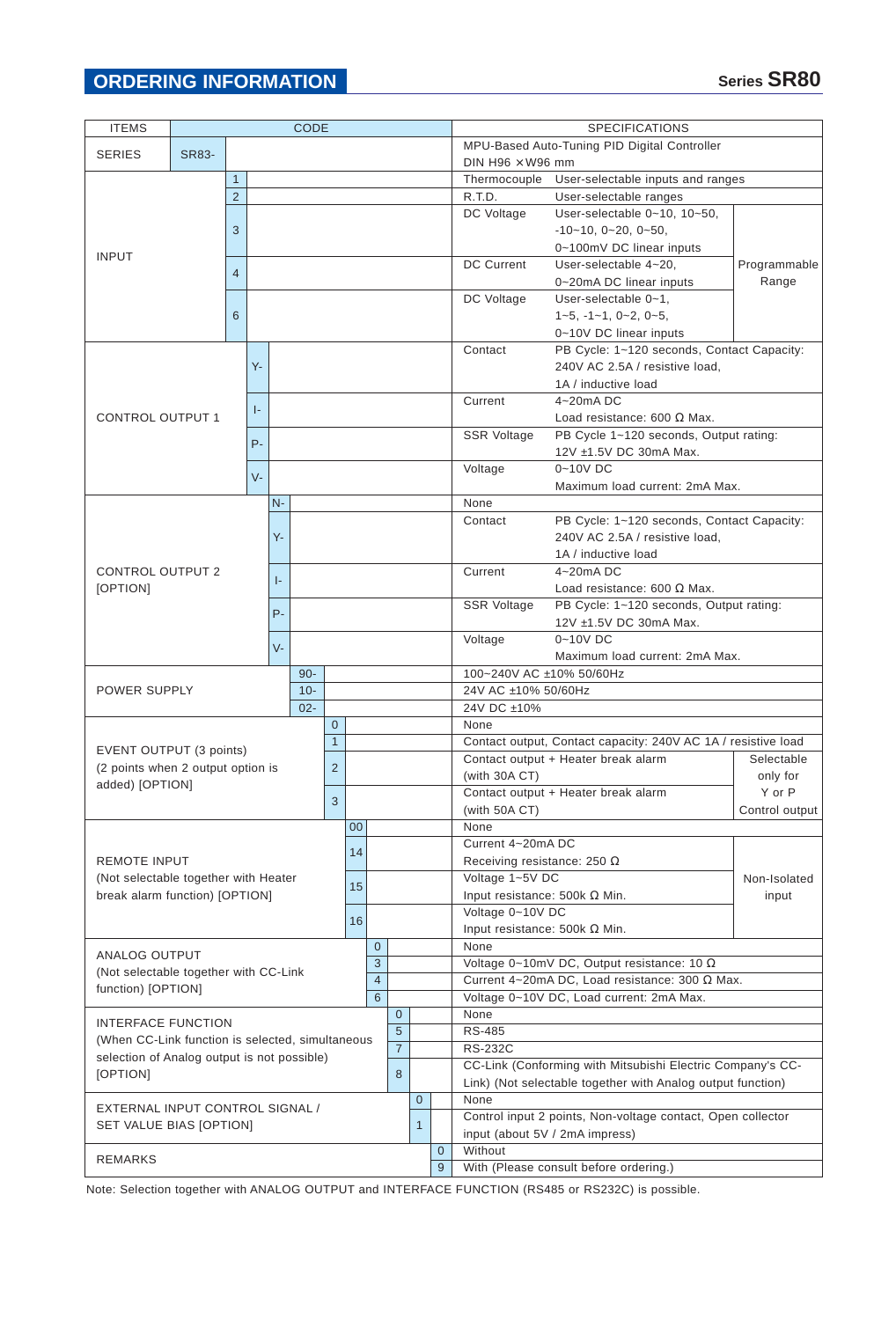### **TERMINAL ARRANGEMENT Series SR80**

• SR83



## **EXTERNAL DIMENSIONS & PANEL CUTOUT**



(Unit : mm)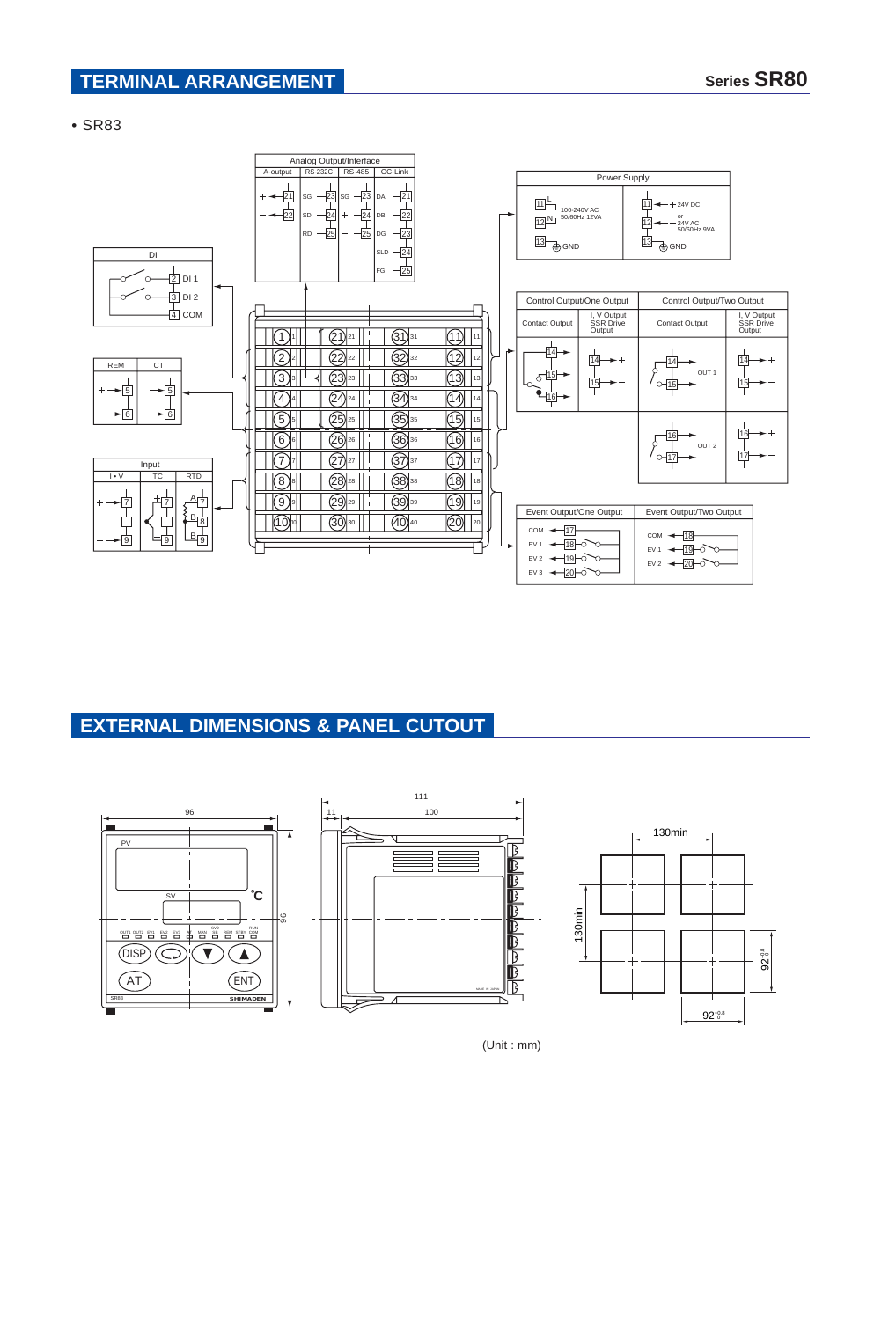| <b>ITEMS</b>                                | <b>CODE</b>  |                                   |       |                |                |                |    |                |                                                             |                                              |                                                   | <b>SPECIFICATIONS</b>                                         |                                                                   |              |  |                        |  |
|---------------------------------------------|--------------|-----------------------------------|-------|----------------|----------------|----------------|----|----------------|-------------------------------------------------------------|----------------------------------------------|---------------------------------------------------|---------------------------------------------------------------|-------------------------------------------------------------------|--------------|--|------------------------|--|
| <b>SERIES</b>                               | <b>SR84-</b> |                                   |       |                |                |                |    |                |                                                             | MPU-Based Auto-Tuning PID Digital Controller |                                                   |                                                               |                                                                   |              |  |                        |  |
|                                             |              |                                   |       |                |                |                |    |                | DIN H96 $\times$ W48 mm                                     |                                              |                                                   |                                                               |                                                                   |              |  |                        |  |
|                                             | $\mathbf{1}$ |                                   |       |                |                |                |    |                |                                                             |                                              | User-selectable inputs and ranges<br>Thermocouple |                                                               |                                                                   |              |  |                        |  |
|                                             |              | $\overline{2}$                    |       |                |                |                |    |                |                                                             |                                              |                                                   | R.T.D.<br>User-selectable ranges                              |                                                                   |              |  |                        |  |
|                                             |              |                                   |       |                |                |                |    |                |                                                             |                                              |                                                   | DC Voltage                                                    | User-selectable 0~10, 10~50,                                      |              |  |                        |  |
|                                             |              | 3                                 |       |                |                |                |    |                |                                                             |                                              |                                                   |                                                               | $-10-10$ , $0-20$ , $0-50$ ,                                      |              |  |                        |  |
| <b>INPUT</b>                                |              |                                   |       |                |                |                |    |                |                                                             |                                              |                                                   |                                                               | 0~100mV DC linear inputs                                          |              |  |                        |  |
|                                             |              | $\overline{4}$                    |       |                |                |                |    |                |                                                             |                                              |                                                   | <b>DC Current</b>                                             | User-selectable 4~20,                                             | Programmable |  |                        |  |
|                                             |              |                                   |       |                |                |                |    |                |                                                             |                                              |                                                   |                                                               | 0~20mA DC linear inputs                                           | Range        |  |                        |  |
|                                             |              |                                   |       |                |                |                |    |                |                                                             |                                              |                                                   | DC Voltage                                                    | User-selectable 0~1,                                              |              |  |                        |  |
|                                             |              | 6                                 |       |                |                |                |    |                |                                                             |                                              |                                                   |                                                               | $1-5, -1-1, 0-2, 0-5,$                                            |              |  |                        |  |
|                                             |              |                                   |       |                |                |                |    |                |                                                             |                                              |                                                   |                                                               | 0~10V DC linear inputs                                            |              |  |                        |  |
|                                             |              |                                   |       |                |                |                |    |                |                                                             |                                              |                                                   | Contact                                                       | PB Cycle: 1~120 seconds, Contact Capacity:                        |              |  |                        |  |
|                                             |              |                                   | $Y -$ |                |                |                |    |                |                                                             |                                              |                                                   |                                                               | 240V AC 2.5A / resistive load,                                    |              |  |                        |  |
|                                             |              |                                   |       |                |                |                |    |                |                                                             |                                              |                                                   |                                                               | 1A / inductive load                                               |              |  |                        |  |
|                                             |              |                                   | ŀ.    |                |                |                |    |                |                                                             |                                              |                                                   | Current                                                       | $4 - 20$ mADC                                                     |              |  |                        |  |
| <b>CONTROL OUTPUT 1</b>                     |              |                                   |       |                |                |                |    |                |                                                             |                                              |                                                   |                                                               | Load resistance: 600 $\Omega$ Max.                                |              |  |                        |  |
|                                             |              | $P -$                             |       |                |                |                |    |                |                                                             |                                              |                                                   | <b>SSR Voltage</b>                                            | PB Cycle: 1~120 seconds, Output rating:<br>12V ±1.5V DC 30mA Max. |              |  |                        |  |
|                                             |              |                                   |       |                |                |                |    |                |                                                             |                                              |                                                   |                                                               |                                                                   |              |  |                        |  |
|                                             |              |                                   | $V -$ |                |                |                |    |                |                                                             |                                              | Voltage                                           | $0 - 10V$ DC<br>Maximum load current: 2mA Max.                |                                                                   |              |  |                        |  |
|                                             |              |                                   | $N -$ |                |                |                |    |                |                                                             |                                              |                                                   | None                                                          |                                                                   |              |  |                        |  |
|                                             |              |                                   |       |                |                |                |    |                |                                                             |                                              |                                                   | Contact                                                       | PB Cycle: 1~120 seconds, Contact Capacity:                        |              |  |                        |  |
|                                             |              | Υ-                                |       |                |                |                |    |                |                                                             |                                              |                                                   | 240V AC 2.5A / resistive load,                                |                                                                   |              |  |                        |  |
|                                             |              |                                   |       |                |                |                |    |                |                                                             |                                              |                                                   |                                                               |                                                                   |              |  | 1A / inductive load    |  |
| <b>CONTROL OUTPUT 2</b>                     |              |                                   |       |                |                |                |    |                |                                                             |                                              |                                                   | Current                                                       | $4 - 20$ mADC                                                     |              |  |                        |  |
| [OPTION]                                    |              |                                   |       | $\vert$ -      |                |                |    |                |                                                             |                                              |                                                   | Load resistance: 600 $\Omega$ Max.                            |                                                                   |              |  |                        |  |
|                                             |              |                                   |       |                |                |                |    |                |                                                             |                                              |                                                   | <b>SSR Voltage</b>                                            | PB Cycle 1~120 seconds, Output rating:                            |              |  |                        |  |
|                                             |              |                                   |       |                | $P -$          |                |    |                |                                                             |                                              |                                                   |                                                               |                                                                   |              |  | 12V ±1.5V DC 30mA Max. |  |
|                                             |              |                                   |       |                |                |                |    |                |                                                             |                                              |                                                   | Voltage                                                       | 0~10V DC                                                          |              |  |                        |  |
|                                             |              |                                   |       | $V -$          |                |                |    |                |                                                             |                                              |                                                   |                                                               | Maximum load current: 2mA Max.                                    |              |  |                        |  |
|                                             |              |                                   |       |                | $90 -$         |                |    |                |                                                             |                                              |                                                   | 100~240V AC ±10% 50/60Hz                                      |                                                                   |              |  |                        |  |
| <b>POWER SUPPLY</b>                         |              |                                   |       |                | $10 -$         |                |    |                |                                                             |                                              |                                                   | 24V AC ±10% 50/60Hz                                           |                                                                   |              |  |                        |  |
|                                             |              |                                   |       | $02 -$         |                |                |    |                |                                                             |                                              | 24V DC ±10%                                       |                                                               |                                                                   |              |  |                        |  |
|                                             |              |                                   |       |                |                | $\overline{0}$ |    |                |                                                             |                                              |                                                   | None                                                          |                                                                   |              |  |                        |  |
| EVENT OUTPUT (3 points)                     |              |                                   |       |                |                | $\mathbf{1}$   |    |                |                                                             |                                              |                                                   | Contact output, Contact capacity: 240V AC 1A / resistive load |                                                                   |              |  |                        |  |
|                                             |              |                                   |       | $\overline{2}$ |                |                |    |                |                                                             |                                              | Contact output + Heater break alarm<br>Selectable |                                                               |                                                                   |              |  |                        |  |
| added) [OPTION]                             |              | (2 points when 2 output option is |       |                |                |                |    |                |                                                             |                                              | (with $30A$ CT)                                   | only for                                                      |                                                                   |              |  |                        |  |
|                                             |              |                                   |       |                | 3              |                |    |                |                                                             |                                              | $Y$ or $P$<br>Contact output + Heater break alarm |                                                               |                                                                   |              |  |                        |  |
|                                             |              |                                   |       |                |                |                |    |                |                                                             |                                              |                                                   | (with 50A CT)<br>Control output                               |                                                                   |              |  |                        |  |
|                                             |              |                                   |       |                |                |                |    | $00\,$         |                                                             |                                              |                                                   | None                                                          |                                                                   |              |  |                        |  |
|                                             |              |                                   |       |                |                |                | 14 |                |                                                             |                                              |                                                   | Current 4~20mA DC                                             |                                                                   |              |  |                        |  |
| <b>REMOTE INPUT</b>                         |              |                                   |       |                |                |                |    |                |                                                             |                                              |                                                   | Receiving resistance: 250 $\Omega$                            |                                                                   |              |  |                        |  |
| (Not selectable together with Heater        |              |                                   |       |                |                |                | 15 |                |                                                             |                                              |                                                   | Voltage 1~5V DC                                               | Non-Isolated                                                      |              |  |                        |  |
| break alarm function) [OPTION]              |              |                                   |       |                |                |                |    |                |                                                             |                                              |                                                   | Voltage 0~10V DC                                              | Input resistance: 500k $\Omega$ Min.                              | input        |  |                        |  |
|                                             |              |                                   |       |                |                |                | 16 |                |                                                             |                                              |                                                   |                                                               | Input resistance: 500k $\Omega$ Min.                              |              |  |                        |  |
|                                             |              |                                   |       |                |                |                |    | $\mathbf{0}$   |                                                             |                                              |                                                   | None                                                          |                                                                   |              |  |                        |  |
| ANALOG OUTPUT                               |              |                                   |       |                |                |                | 3  |                |                                                             |                                              |                                                   | Voltage 0~10mV DC, Output resistance: 10 $\Omega$             |                                                                   |              |  |                        |  |
| (Not selectable together with Interface     |              |                                   |       |                |                | $\overline{4}$ |    |                |                                                             |                                              | Current 4~20mA DC, Load resistance: 300 Ω Max.    |                                                               |                                                                   |              |  |                        |  |
| function) [OPTION]                          |              |                                   |       |                | 6              |                |    |                |                                                             | Voltage 0~10V DC, Load current: 2mA Max.     |                                                   |                                                               |                                                                   |              |  |                        |  |
| <b>INTERFACE FUNCTION</b>                   |              |                                   |       |                | $\mathbf{0}$   |                |    | None           |                                                             |                                              |                                                   |                                                               |                                                                   |              |  |                        |  |
| (Not selectable together with Analog output |              |                                   |       |                | 5              |                |    | <b>RS-485</b>  |                                                             |                                              |                                                   |                                                               |                                                                   |              |  |                        |  |
| function) [OPTION]                          |              |                                   |       |                | $\overline{7}$ |                |    | <b>RS-232C</b> |                                                             |                                              |                                                   |                                                               |                                                                   |              |  |                        |  |
|                                             |              |                                   |       |                |                |                |    |                |                                                             | $\overline{0}$                               |                                                   | None                                                          |                                                                   |              |  |                        |  |
| EXTERNAL INPUT CONTROL SIGNAL /             |              |                                   |       |                |                |                |    |                | Control input 2 points, Non-voltage contact, Open collector |                                              |                                                   |                                                               |                                                                   |              |  |                        |  |
| SET VALUE BIAS [OPTION]                     |              |                                   |       |                |                |                |    |                |                                                             | $\mathbf{1}$                                 |                                                   |                                                               | input (about 5V / 2mA impress)                                    |              |  |                        |  |
|                                             |              |                                   |       |                |                |                |    |                |                                                             |                                              | $\mathbf{0}$                                      | Without                                                       |                                                                   |              |  |                        |  |
| <b>REMARKS</b>                              |              |                                   |       |                |                |                |    |                | 9                                                           |                                              | With (Please consult before ordering.)            |                                                               |                                                                   |              |  |                        |  |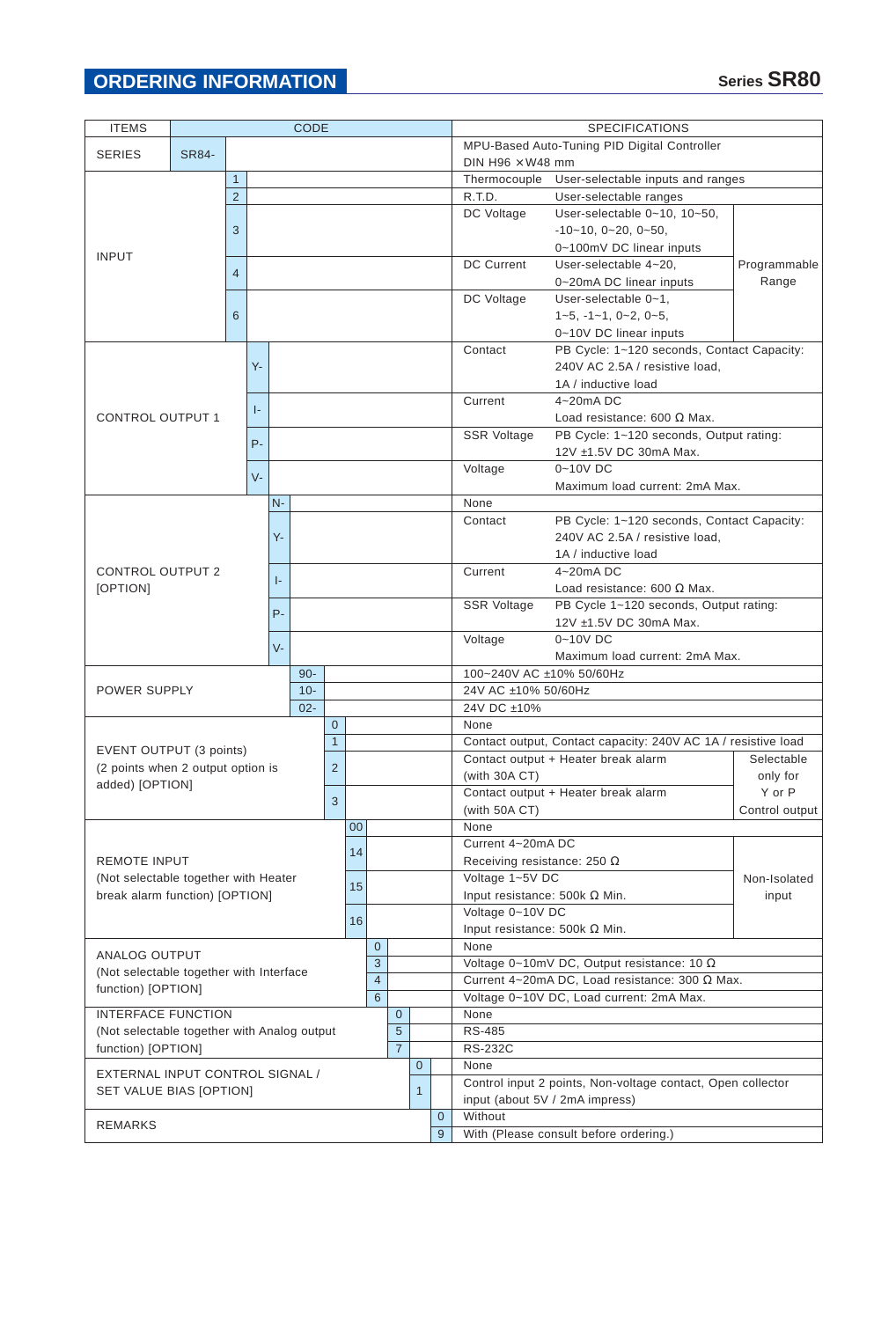### **TERMINAL ARRANGEMENT Series SR80**

• SR84



# **EXTERNAL DIMENSIONS & PANEL CUTOUT**







(Unit : mm)